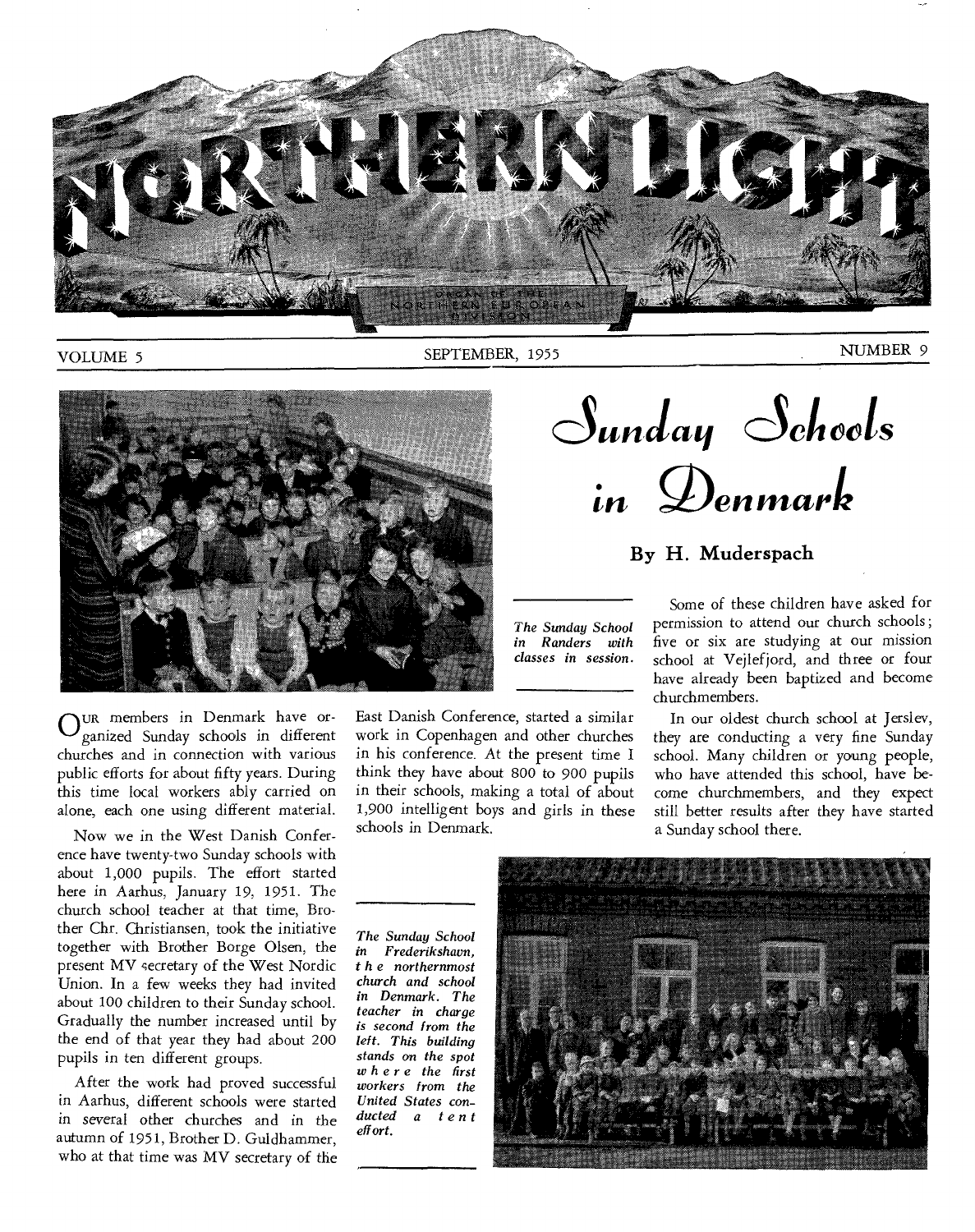

*The Sunday School at Aarhus, which was started on January 19, 1951, was the first one to be* organized in *Denmark. The three ladies in the background are the leaders.* 

In Frederikshavn, the northernmost church school in Denmark, we have built the church and school on the site where our pioneers from the United States had a tent effort at the beginning of our work in Scandinavia.

This Sunday school work is in its infancy yet, but we hope and pray that it may result in many young people being won for the truth; so that they in due time may have a part in the finishing of our work on earth:

We send our best greetings from our schools, teachers, and pupils.

### **BEARING FRUIT**

BörGE OLSEN, the Missionary Volunteer secretary of the West Nordic Union, reports :

"Some days after a public meeting held last winter, I visited a lady who had requested some literature offered at the meeting. She was seeking for light, and wished to do the will of God. From that time on she attended our meetings regularly. I had the opportunity of visiting her later on in her. home, and she told me how she came in contact with our church. 'Yes,' she said, 'every Sunday throughout the whole winter my little

boy, aged seven, could not get up early enough for his breakfast. He was going to Sunday school. I did not understand the reason for this enthusiasm, as I had never taken him to this Sunday school. But as time went by I began to realize that where he went so happily he must learn something good. At this time my neighbour, Mrs. N.—who was not an Adventist—asked me to attend the Adventist meetings, and I gladly did so.'

"Both these ladies are now members of our church—and all because their children attended our Sunday school."

M. E. LIND.

### **Danish Jubilee**

*(Concluded from page 3.)* 

not only lifted the banner of health reform, but also the banner of Prince Immanuel. No fewer than 110,000 patients have been treated at Skodsborg Sanitarium during the fifty-seven years of its existence, and have gone back to their homes restored to health and influenced by the Christian atmosphere of this place.

More than twenty young Danish Adventists have become doctors. A food factory, a vegetarian restaurant, and an old people's home have also been established.

When the Scandinavian Union Conference was divided in 1931 into two unions, our conference was divided into two conferences. Many small church buildings have been erected or bought, so that we have today thirty-two buildings ; our sixtynine other churches are longing to get their own properties. We now have about 4,000 churchmembers. Our young people and the children, who are organized in fifty-eight societies, number about 3,000. Our working staff is not large when we take the activities of seventy-five years into consideration, namely twenty-two ordained ministers, twelve licensed ministers, and fifteen credentialed Bible instructors, and a varying number of colporteurs. As in other conferences, one of the latest institutions in our work is the Bible Correspondence School, which is doing an excellent soul-winning work.

As we look back upon the past seventyfive years, we can rejoice with the prophet Joel: "Fear not, 0 land; be glad and rejoice; for the Lord" hath done "great things." Joel 2:21.



*The Sunday School in Jerslev, Jutland. In this old building both the church and the church school meet. This school is said to be the oldest church school outside America. It began in 1893, when it was conducted in the homes of the people.* 

*[Page Two]*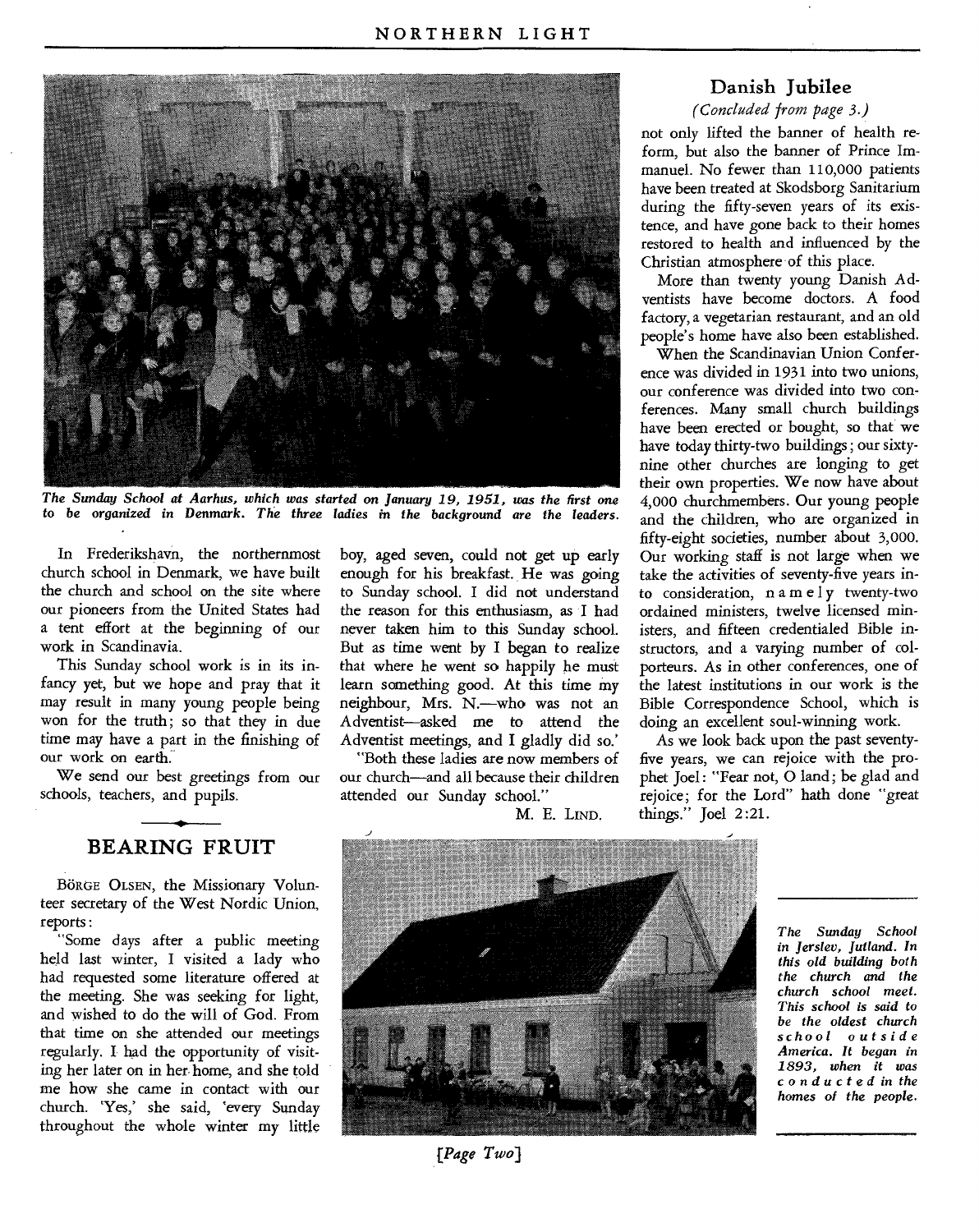# **Danish Conference Celebrates its Diamond Jubilee**

### By L. Muderspach

**T** HE oldest conference in our Division celebrates this year its seventy-fifth anniversary. It is the Danish Conference. One year before Brother William Ings came to England and started our work there, Brother J. G. Matteson landed in Denmark, where the message had preceded him, for the paper *Advent Tidende*  (Advent Tidings), which Brother Matteson edited in the Danish language in America in 1872, had for several years been reaching friends and relatives in the homeland. In this way the printed message had preceded the oral proclamation of the threefold message.

Rapidly the truth was accepted by earnest hearts, and in the year 1880 seven churches with 120 Sabbath-keepers had been organized. On May 30th, seventyfive years ago, the first S.D.A. conference outside the United States was organized. It is thus also the oldest conference in the Northern European Division.

In the year 1878 our *literature work*  was started by the inauguration of the Danish *Tidernes Tegn* (Signs of the Times), and our Health magazine a few years later. Brother Matteson was a good *writer* and understood the importance of the written word. By the year 1881 we had produced three small books and thirty-four different tracts, besides Bible *A panoramic view of Skodsborg Sanitarium.* 



lessons for children and youth, a hymn book, and the two magazines mentioned above. One copy of each piece of literature was at that time valued at kroner 9.80 (ten shillings). Now such a set of our literature is priced at kroner 400 (£20). As may be expected, a strong canvassing work grew up.

The Lord also in the early years helped us to realize the importance of the *educational* work. Brother Matteson started a small mission school in 1888. Later regular school work was established in Copenhagen, then in Frederikshavn, where a large building was erected for that purpose. After some years this latter was moved to a new building in Skodsborg, then to Nærum, and finally to Vejlefjord Junior College, where we now have 110 students with twelve teachers and six other employees.

In Denmark the first *church school* in Europe was started in 1883. Ten years later another church school, in Jerslev, was established, and this school has carried on without intermission for sixty-two years. We have altogether had twelve such schools, and many hundreds of children have had the benefit and blessings of education in a Christian school.

At the beginning of the twentieth century our conference experienced a severe crisis in financial as in other respects. Mrs. White's prophecy that "dark clouds would appear over Scandinavia" was fulfilled, but the church was strengthened through this test, and a new day dawned!

In those days our *health work* began. Skodsborg Sanitarium was established in 1898 and felt this crisis in its very beginning. Under the leadership of Dr. Carl Ottosen, however, the institution progressed and by the grace of God it is now one of the largest health institutions in our denomination. This sanitarium has trained many missionaries now serving in distant fields. Others from the nurse's training school have established clinics all over Scandinavia, and in this way have

*(Continued on page 2, col. 3.)* 



*The front entrance to beautiful Vejlefjord Hojskole. The new girls' dormitory, Vejlefjord Hojskole.* 

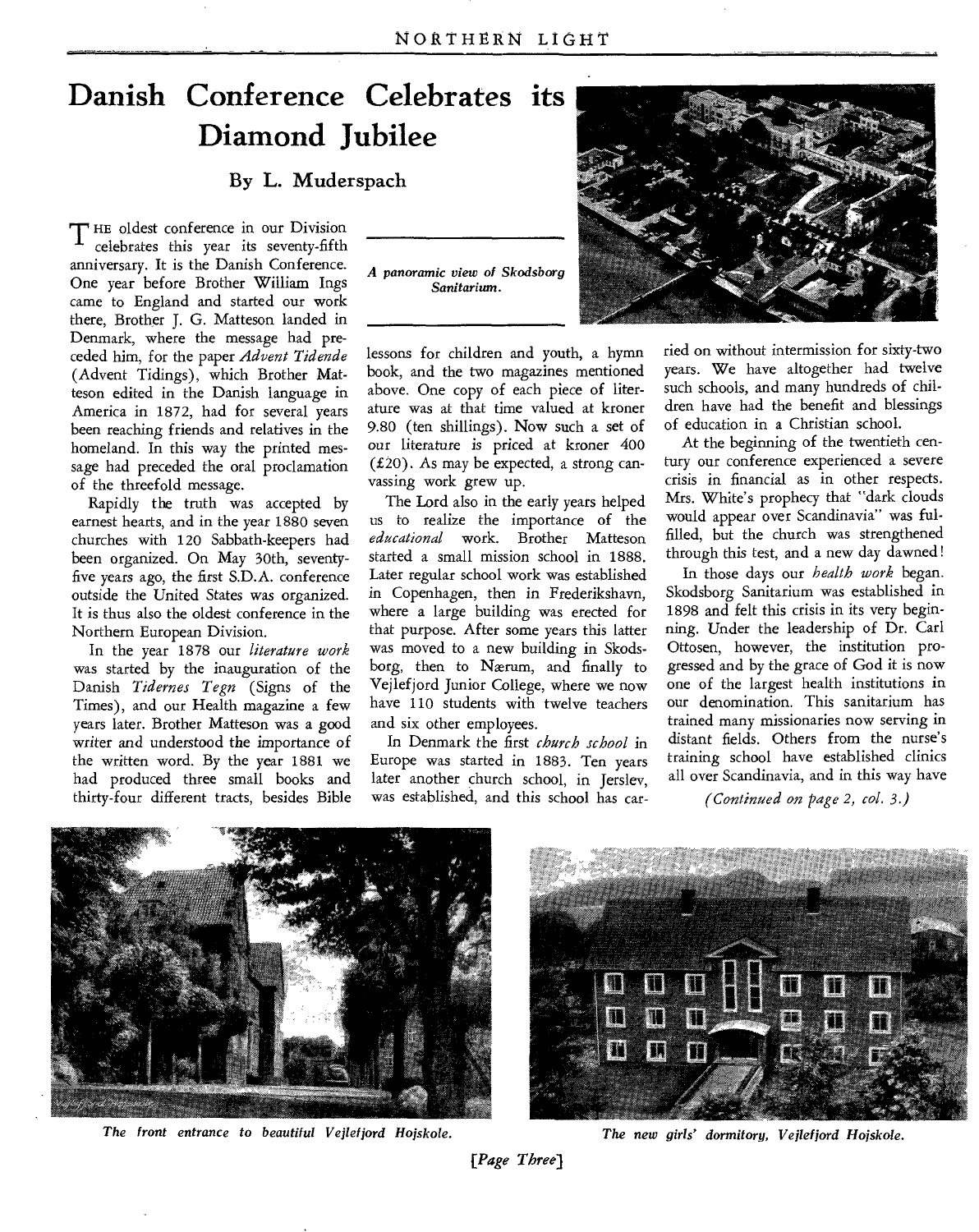# **NEWBOLD PLANS FOR 1955-56**

# **By W. I. Smith,** *Principal, Newbold Missionary College*

THE 1955-56 prospectus is now being distributed to former and prospective students who have requested it, or should have it. Others who wish it should request the principal's office for a copy. In the prospectus will be found considerable information having to do with the organization a n d administration of the curricula and with the subject requirements of the various courses of study.

### **THEOLOGICAL COURSE**

The four-year Theological course has undergone minor surgery and a face lifting for the dual purpose of better adjustment with the junior theological courses in the union training schools of the Division, and for closer correspondence with the Bachelor of Arts requirements of Washington Missionary College. The number of class appointments weekly has been standardized at twenty, with forty minutes net time for a class, making 800 minutes of class work each week. This exactly corresponds with the sixteen class appointments of fifty minutes each in the American college. Students planning for the degree do a second major in history in addition to one in religion.

### **BIBLE INSTRUCTOR COURSE**

This two-year course is made up quite largely of subjects included in the Theological course, and is designed to prepare young women to be Bible workers and to assist the minister in giving personal instruction to those interested in Bible studies. In the Bible work and in church-school teaching there are usually more places to be filled than there are prepared workers.

#### **SECRETARIAL AND BUSINESS COURSES**

The two-year Secretarial course was introduced 1954-55 and has been added to and strengthened for the ensuing year. Ten additional typewriters and a Sumlock calculator have been provided, and it is the intention of both the board and the faculty that the department shall serve the denomination by providing efficient secretarial workers to meet the current openings. Business workers also are much needed. In every conference and institution persons with an understanding of accountancy and business principles are necessary for giving attention to financial matters. Not only is the keeping of accounts important in the denominational work, but one needs training in the principles of accounting in order properly to care for one's own business affairs. Concerning the importance of book-keeping we are counselled in the Spirit of pro-

work ever assumed by men and women to deal with youthful minds."—Ibid., page 73.

The two year's course in Elementary Teacher Training is designed to meet the needs of those who are preparing to teach in the elementary schools. In the case of those who feel that it is important to secure government recognition, we strongly urge that at least one year be done at Newbold College for the purpose of orientation to Adventist education and to receive necessary help in methods of teaching Bible and understanding denominational procedures.

Five courses of study are now offered at Newbold for the training of the youth



*Artist's impression of .the projected Administration Building at Newbold Missionary College.* 

phecy that "all who expect to engage in the work of the Lord should learn to keep accounts." *(Counsels to Teachers,*  page 218.) It would be well for others than those enrolled in the business course to choose electives from the commercial subjects offered.

of the Northern European Division. We believe that by these various courses our young people may find outlines suitable to their interests and talents and may make a thoroughgoing preparation for some place in the Lord's work.

#### **ELEMENTARY TEACHER TRAINING**

The attention of all young men and women is called to the need for Christian elementary and secondary teachers, and to the importance of the work of churchschool teachers. "Nothing is of greater importance than the education of our children and young people." *(Counsels to Teachers,* page 165.) "It is the nicest

### **Hlidard alsskoli**  *(Continued from page 7.)*

*<sup>I</sup>*should mention in closing that the students' work programme is undertaken by two of the teachers working side by side with the students. This plan is working exceptionally well and the work is well done. This creates a fine spirit between the students and the teachers.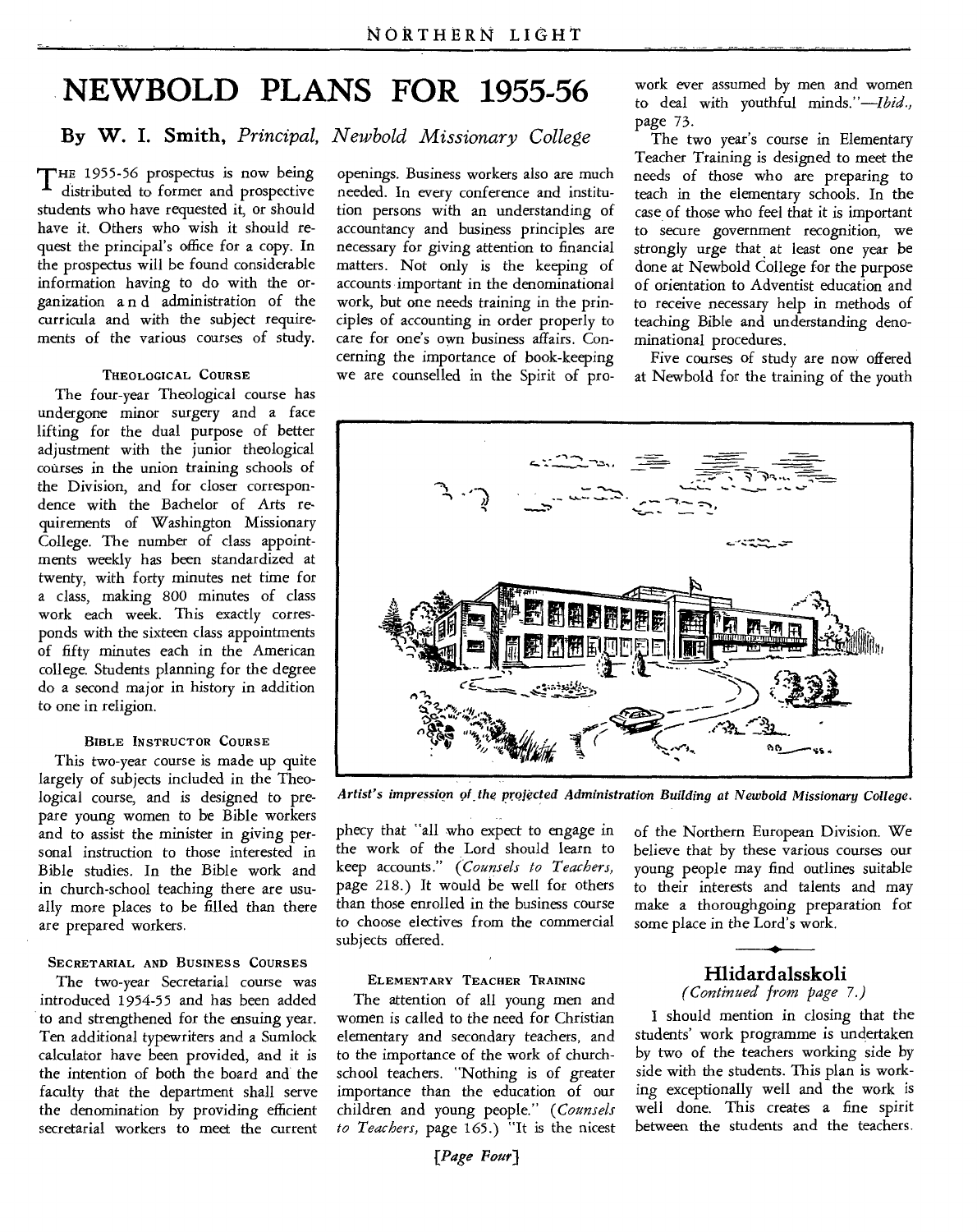# THERE IS A CALL FROM WEST AFRICA

## By J. Alfred Simonsen

THE huge airliner settled down upon the smooth runway, and came to a stop in front of the Abidjan air terminal. The tropical sun was almost directly overhead. The warmth of the humid atmosphere seemed to penetrate our bodies, and we realized that this was a tropical clime. How different from the chilling winds of Britain that we had felt only a few hours before!

Pastor D. V. Cowin was there to meet me and to welcome me to the joys and sorrows of West Africa. It was a joy to see the enthusiasm of the missionaries, the fine work they are doing, and the esteem They show unusual ability and skill in proportion to their training opportunities.

We visited classrooms where our African teachers were at work. In many instances we witnessed teaching skill and efficiency in instruction equal to that of any teachers in much more favourable surroundings. These teachers are doing the best they can with the space and equipment at hand. In far too many schools space is needed. Children are sitting three at a desk made for two. In some instances children were sitting on the floor, with a lapboard to write on. In other places they sat in church pews without even a lapboard to write on. In spite of handicaps a good school programme is carried on.

Pastor Cowin has done a good work as Educational secretary in West Africa. He



*A project of a geography class at the Nigerian Training School.* 

and friendliness of the people toward them. It brought sorrow to my heart to see the poverty, misery, and suffering of humanity, to see the multitudes groping in the darkness of superstition and paganism.

Our itinerary took us to many of our schools and hospitals. We visited our workers and conducted teachers' institutes in most of the large centres of activity. These institutes were attended by as few as six teachers, and as many as 200. A tribute to our African teachers is in order. These stalwart young men and women there are only six or seven women teachers in a total of over 500—are capable, enthusiastic, ardent workers.

knows the field and has the confidence of the headmasters and teachers. You should hear those teachers sing the many choruses Brother Cowin has taught them. It was thrilling to hear them sing.

The friendliness and kindness of the African is contagious. One cannot mingle with them very long before one feels a sense of constant friendship and confidence that makes a bond of fellowship.

The hospitals at Ile-Ife, Jengre, and Mpraeso are doing a much appreciated work. The doctors work long, arduous hours day after day. This was especially true at Ile-Ife, where they were one fulltime doctor short. Dr. Nagel was going at a pace that no-one but a Nagel can

endure. The work eased up a little by the arrival of Dr. Lamp, who came down from Jengre to spend a few weeks at Ile-Ife.

One needs only to observe the patients that crowd the clinic, or to visit the patients that fill every room and ward, to realize the great physical need of these people and to recognize the value of these hospitals as opening wedges to stony hearts. The gospel of health is a wonderful asset. This, combined with the Gospel of salvation, makes a powerful influence on the lives of the people.

The needs in West Africa are great and challenging. Calls for the establishment of schools are ever before our mission presidents. New classrooms are needed in scores of locations. Our training colleges at Bekwai, Ihie, Awtun, Konola, and Bo need buildings and equipment. Other schools at centres such as Bouaki, Waterloo, Monrovia, Lagos, and Jengre are in need of additional buildings. The work is growing faster than the missions can provide men and equipment to meet the need.

At the Konola Training School in Liberia, Pastor Simons is giving strong, aggressive leadership to the development of the school. His teaching staff is limited, but they are courageous and ambitious. Brother and Sister Cantrell had just arrived from Southern California and were getting into the school activities very well. Sister Cantrell is a graduate nurse and is eager to have an opportunity to give clinical help to the hundreds of people who travel past the entrance to the school. A small clinic would be a real asset in the Konola area. The nearest medical help is thirty-six miles away. The proposed plan is to build an inexpensive unit at the school entrance, where the sick and injured may come for medical aid that can be cared for in a clinic. The initial cost would not be excessive, but at present the mission does not have funds with which to proceed with the project.

Africa needs teachers, office workers, and medical workers. In order to provide these workers, funds must also be available. Let us pray that the Lord of the harvest may pour forth showers of both material and spiritual blessings to the end that the millions of Africa may see the light that will lighten every heart.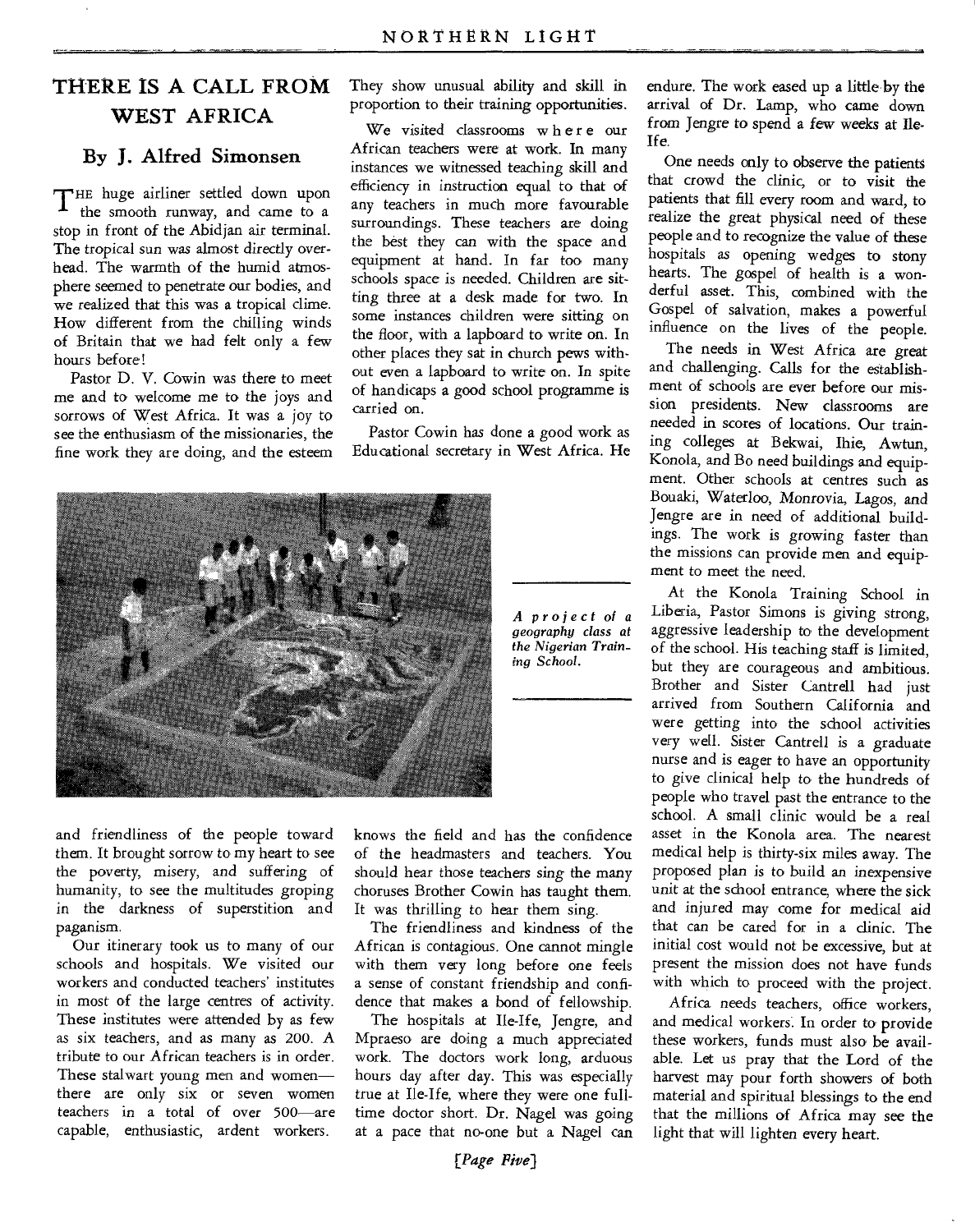# **WINTER'S WORK IN ICELAND**

### **By L. Murdoch**

FROM the beginning to the end the meetings in Reykjavik have been exceptionally well attended. Evangelism in Iceland has of necessity been different because of the limited population. The future prosperity of the work here all depends upon good-will, as the Adventist church is so well known to everyone. Just one false move, and prejudice could be created that would affect the Harvest Ingathering and every other line of our work. From the start it became clear to me, in counsel with the committee men, that our English evangelistic methods, subjects, and titles, would not be acceptable in Iceland. When we consider all the adjustments that we had to make and also running a full-scale campaign through an interpreter, which was something of an experiment, we thank God for what we have accomplished.

The leaders of this field have stressed again and again the importance of dignity and good taste in every feature of the campaign, advertising, music, choice of halls, and in the presentation of our message, in order to create a good impression with the public. That the film "I Beheld His Glory" and the lectures have accomplished this becomes more evident every day as the many requests come in from parents wishing to send their young people to our schools, and also that without advertising, up to date the Summer Sanitarium is already well booked.

Nine have already been baptized and another fourteen have definitely stated that they are fully convinced that the Advent message is right and that they must take their stand. Also there are seven young people from thirteen to seventeen years of age in connection with the church who are faithful and loyal in every respect to the Advent message, and are all ready for baptism now in my opinion.

In addition to these thirty there are at least another twenty definitely interested and attending regularly every Sunday. Further, as a result of our campaign, quite a number of our churchmembers have been greatly encouraged and are

now much more faithful in their attendance and support of the cause. But in order to bring this work to full completion a longer time is necessary. Nevertheless, I am convinced from my experience here that nothing would pay larger dividends for the future of the work in this country than to have a fulltime Icelandic evangelist and two lady Bible-workers. Unfortunately there are no Bible-workers at present. If this plan could be put into operation, very soon I am sure, there would be many additions to the church every year. This would help to solve all the other problems — more colporteurs, more church school and college teachers, more young people training for the work, and so forth.

As the result of our campaign work hundreds are now receiving the Bible Correspondence Course. This phase of our work was at a very low ebb a year ago.

During the winter we were able to visit many of the isolated members, and also to spend two weeks doing intensive evangelistic w o r k in the Westmann Islands. Every Sunday we ran special meetings as well in a small town forty miles away, and there are a nice few showing a definite interest and some have started attending Sabbath meetings.

It has been a privilege to meet regularly with the committee men in counsel and help to lay plans for the future. A building programme is in full swing at the moment. The farm is now in good hands and has bright prospects, the college and the church school are almost fully booked for the next school year already. The colporteur leader has just returned from a most profitable visit to England, where he has been studying better methods with our men of long experience. He is full of courage for the future and plans are afoot to introduce the selling of sets of books, thus overcoming the difficulty of distance and expense in this scattered island, and enabling the colporteurs to earn salaries more in line with the high salaries prevalent in this country.

Since everything that happens in Reykjavik is known all over Iceland, a great interest has been created outside the capital in our lectures. At the request of the brethren these have been typewritten in an easy and interesting, readable style, and are now ready for translating into Icelandic. The colporteurs propose to give a free copy of these lectures to any one buying a full set of books.

It has been a great pleasure to associate with the workers in this mission; there has never been a discordant note from first to last, and I have found everyone extremely helpful. I can see more clearly every day that if I had followed my usual plan of evangelism, instead of following the guidance of the brethren, it would have been a mistake, and if I were to run another campaign some time in the future in Iceland I would follow the same plan, but would press for at least two lady visitors to give Bible studies in the homes, thus ensuring better and quicker results. I know of no place where a visit from the workers is more appreciated and effective. It is something rather new to the people of Iceland, as the ministers from the other churches do not visit very much.

Since this report was written another baptism has been conducted and quite a few added to the church.

While we should have rejoiced to see the work fully completed, we are convinced that further results will follow, and as we look at the over-all picture we feel grateful to God for what has been accomplished.

# **Hlidardalsskoli**

 $\int_{-1}^{T}$  WAS a privilege recently to spend a day with the educational men in the day with the educational men in the Icelandic Mission. The school that day presented a wonderful picture, situated right away out in the country, forty miles from the capital. The day was perfect, the sun was shining brightly, and the whole countryside was covered in a mantle of white to a depth of four or five inches.

The men who planned and built the school did a wonderful piece of work. How it was accomplished amazes me. The young people of Iceland are very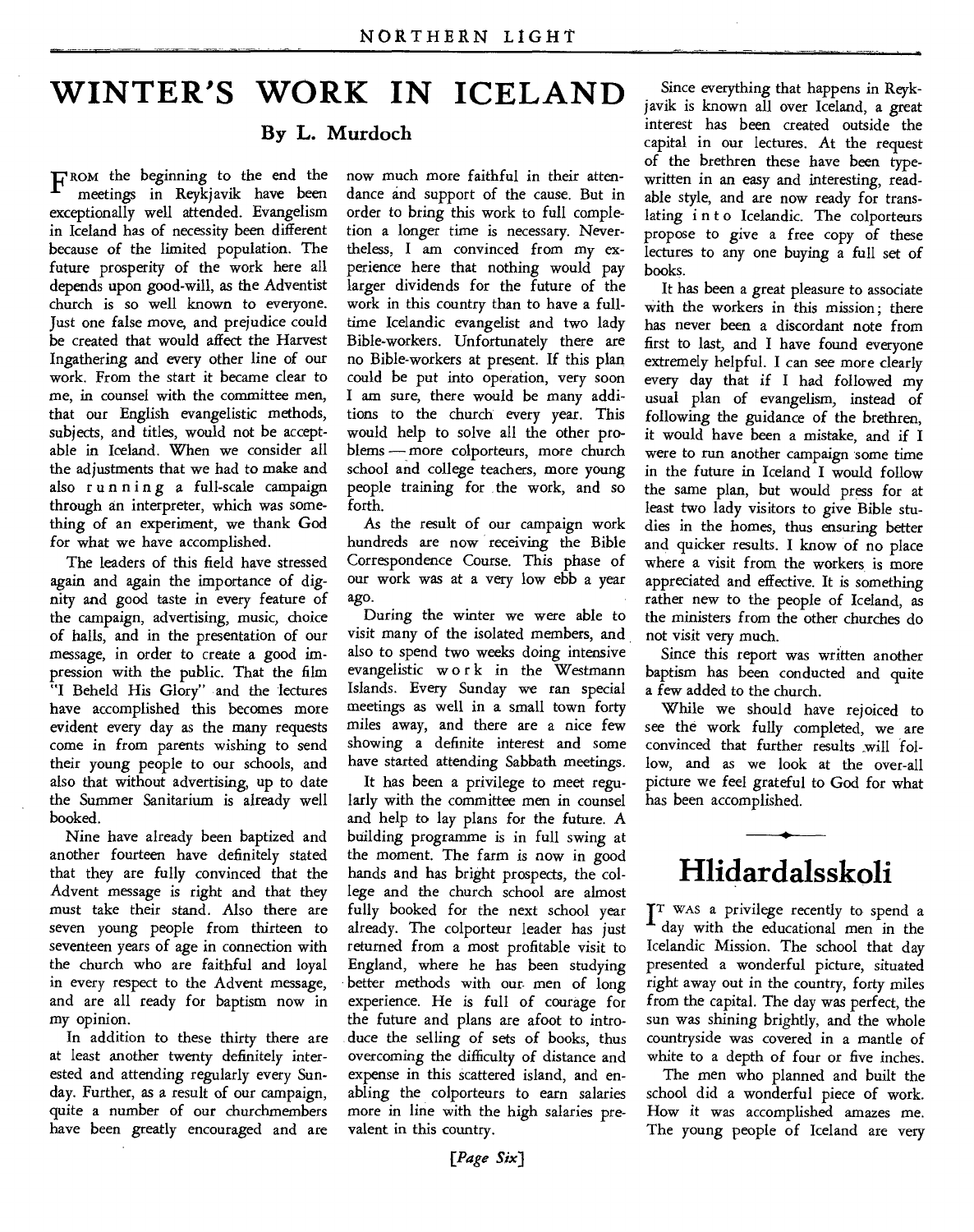

fortunate to have such a fine school away from all the worldly attractions of the city. The school is doing something for the young people that is bearing fruit now and is destined to accomplish a great deal for the cause in the coming days.

### THE TEACHING STAFF

It would be no exaggeration to say that the three tall fine-looking young men around twenty-four years of age, all qualified Icelandic teachers, would be a credit to any of our senior colleges. Their teaching work is very efficient and they are 100 per cent loyal to the principles of Christian education carried forward by our schools and colleges around the world. There is a fine spiritual atmosphere in all the classes. In addition to his Icelandic training, one teacher has just finished two years at Emmanuel Missionary College in the United States; this is his first year back home. The other two have been teaching for three and four years respectively.

### THE SCHOOL BUILDING

The school has been well built of the very best material. It accommodates thirty students and is filled to capacity. The rooms are comfortable and all that could be desired and the kitchen *facilities* are adequate for their needs. The water system needs improving; in fact it is one of their urgent requirements at the moment, but I was interested to see how the College men are tackling this problem. Already they have done a good deal of work with student labour, saving considerable expense, in preparation for improving the situation.

*Advent youth in Iceland enjoy the blessings of a Christian education.* 

#### HOUSING ACCOMMODATION

There is just one dwelling house apart from the College. It has been divided into three flats, accommodating two teachers with their small families and the farm manager with his family. All seem to be contented and happy, but I have seldom seen a house more fully occupied. What will happen as the families increase can be answered in only one way, that is, another house. The water situation in the flats is even more acute than in the school; sometimes it has to be carried from a near-by brook, but the new system envisaged with the increased natural pressure would give them and the College an abundant supply.

### THE FARM BUILDINGS

Two small farm buildings have been erected. One is being used to house the farm machinery and also as a factory for brickmaking to help with the building programme. The other building is used to

store potatoes. The remaining buildings are in very poor condition and quite unsuitable for the needs of the College. A new cowshed to accommodate fifteen cows instead of seven, together with a new shed for the hay, are absolutely essential.

### THE FARM LANDS

It is gratifying to see that a good acreage is being reclaimed, thus taking advantage of the government subsidy and improving the farm so that a greatly increased stock can be carried which will be the means of bringing help to the school.

There is at the moment a possibility of using a hundred acres of land around the school for growing crops to feed the stock and to supply the school with milk, potatoes, and vegetables.

I understand that the acreage of the Icelandic School farm is the largest in area that we possess as a denomination, extending to a distance of fourteen and a half miles, nearly twice the distance from Edgware to Stanborough Park. Needless to say I did not look over all the farmlands; to do so would have required a plane. These extensive mountainous lands comprising the College farm are recognized locally as being exceptionally good *grazing* for sheep all *summer* without any expense whatever. The previous owners of the farm carried a large stock of 500 sheep and I understand made a very good profit. The College has at present around eighty. The lambs bred this year on the College farm are about twice the size of the eighteen that were bought from the government to increase their stock at approximately £10 each.

*(Continued on page 4.)* 

*Pastor Julius Gudmundsson, president of the Iceland Conference, is also principal of the Hlidardalsskoli. He is seen here in his school office interviewing one of the students.* 



*{Page Seven)*